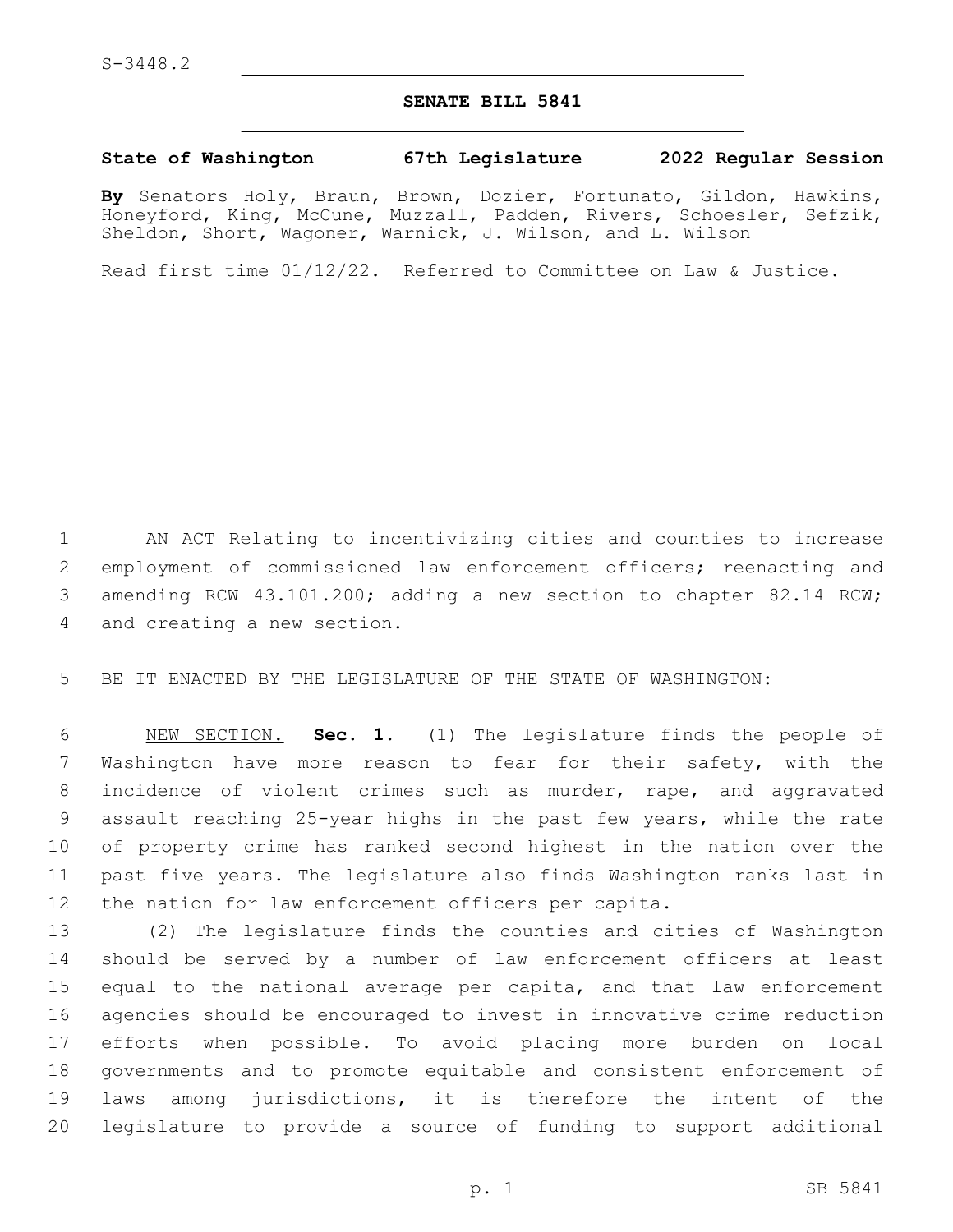local investments in law enforcement and public safety, with the goal 2 of reducing violent and property crime.

 NEW SECTION. **Sec. 2.** A new section is added to chapter 82.14 4 RCW to read as follows:

 (1)(a) A county or city legislative authority may impose a sales and use tax in accordance with the terms of this chapter. The rate of tax under this section is 0.10 percent of the selling price, in the case of a sales tax, or value of the article used, in the case of a 9 use tax.

 (b) For a city imposing the sales and use tax under this section, if the county in which the city is located also imposes the tax, the city sales and use tax must be credited against the county tax.

 (2) The tax authorized in this section is in addition to any other taxes authorized by law and must be collected from those persons who are taxable by the state under chapters 82.08 and 82.12 RCW upon the occurrence of any taxable event within the county. The tax authorized under this section is a credit against the state tax under chapter 82.08 or 82.12 RCW. The department must perform the collection of such taxes on behalf of the county or city at no cost to the county or city and must remit the tax to the jurisdiction as 21 provided in RCW 82.14.060.

 (3)(a) Subject to (b) of this subsection, all money received under this section must be used solely for employing additional 24 commissioned law enforcement officers.

 (b) If the local commissioned rate per 1,000 population is greater than the national commissioned rate per 1,000 population, the city or county may use money received under this section in the current calendar year for criminal justice purposes. To determine the local and national commissioned rate per 1,000 population, law enforcement employment data and jurisdictional population data provided to the federal uniform crime program, as of October of the 32 prior calendar year, must be used.

 (4) For the purposes of this section, the following definitions 34 apply.

 (a) "Criminal justice purposes" means activities that substantially assist the criminal justice system, which may include circumstances where ancillary benefit to the civil justice system occurs, and which includes domestic violence services such as those provided by domestic violence programs, community advocates, and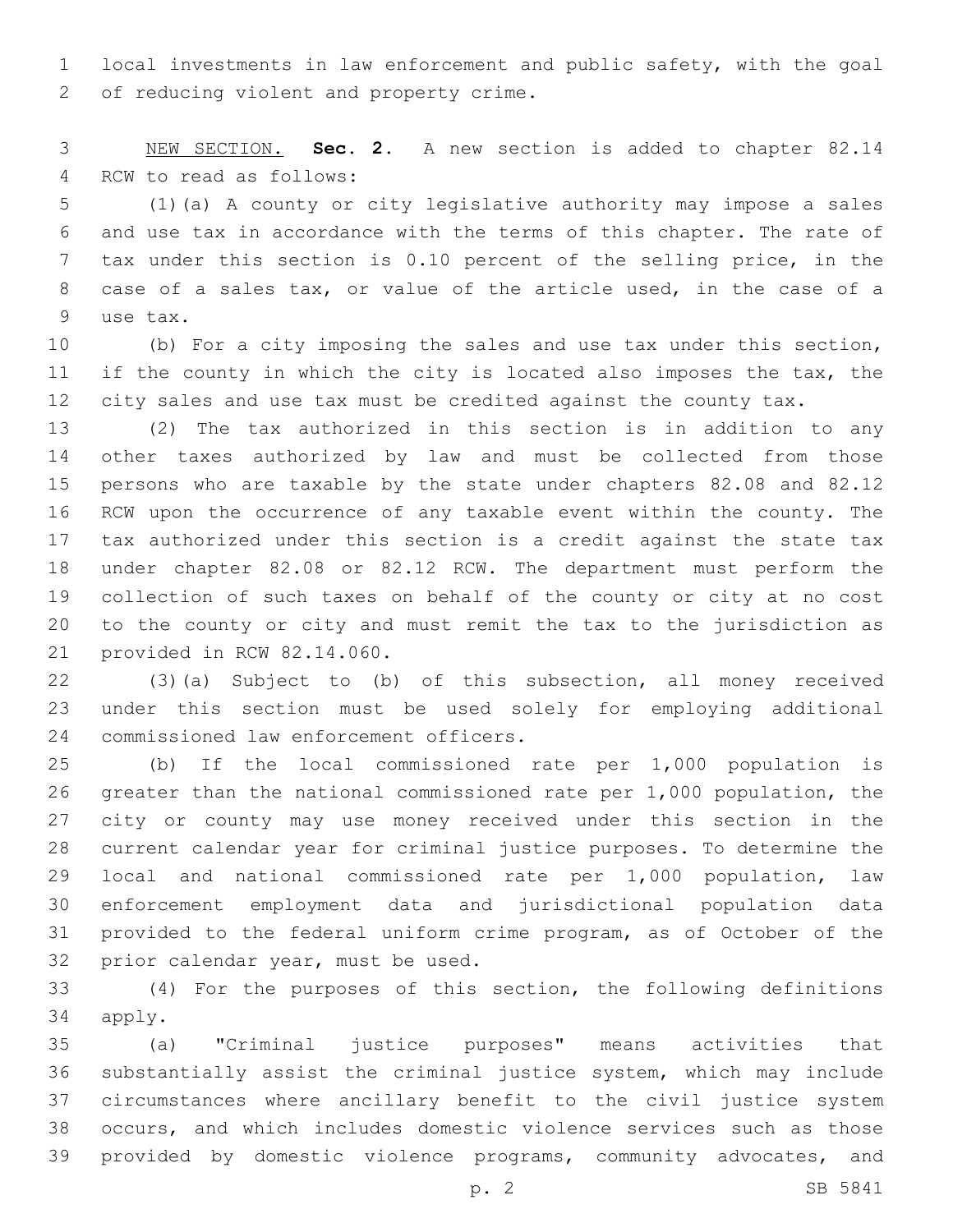legal advocates, as defined in RCW 70.123.020. After May 13, 2021, through December 31, 2023, criminal justice purposes includes local government programs that have a reasonable relationship to reducing the number of people interacting with the criminal justice system including, but not limited to, reducing homelessness and improving behavioral health.6

 (b) "Local commissioned rate per 1,000 population" means the total full-time commissioned law enforcement officers of the city or county, divided by the population, and multiplied by 1,000.

 (c) "National commissioned rate per 1,000 population" means the total full-time commissioned law enforcement officers for all agencies, divided by the total agency population, and multiplied by 1,000.

 (d) "Uniform crime program" means the federal law enforcement reporting and statistics program operated by the criminal justice information services division of the federal bureau of investigation.

 **Sec. 3.** RCW 43.101.200 and 2021 c 334 s 977 and 2021 c 323 s 31 are each reenacted and amended to read as follows:

 (1) All law enforcement personnel, except volunteers, and reserve officers whether paid or unpaid, initially employed on or after January 1, 1978, shall engage in basic law enforcement training which complies with standards adopted by the commission pursuant to RCW 43.101.080. For personnel initially employed before January 1, 1990, such training shall be successfully completed during the first fifteen months of employment of such personnel unless otherwise extended or waived by the commission and shall be requisite to the continuation of such employment. Personnel initially employed on or after January 1, 1990, shall commence basic training during the first six months of employment unless the basic training requirement is otherwise waived or extended by the commission. Successful completion of basic training is requisite to the continuation of employment of such personnel initially employed on or after January 1, 1990.

 (2) Except as provided in RCW 43.101.170, the commission shall provide the aforementioned training and shall have the sole authority to do so. The commission shall provide necessary facilities, supplies, materials, and the board and room of noncommuting attendees 37 for seven days per week((, except during the 2017-2019, 2019-2021, and 2021-2023 fiscal biennia when the employing, county, city, or state law enforcement agency shall reimburse the commission for

p. 3 SB 5841